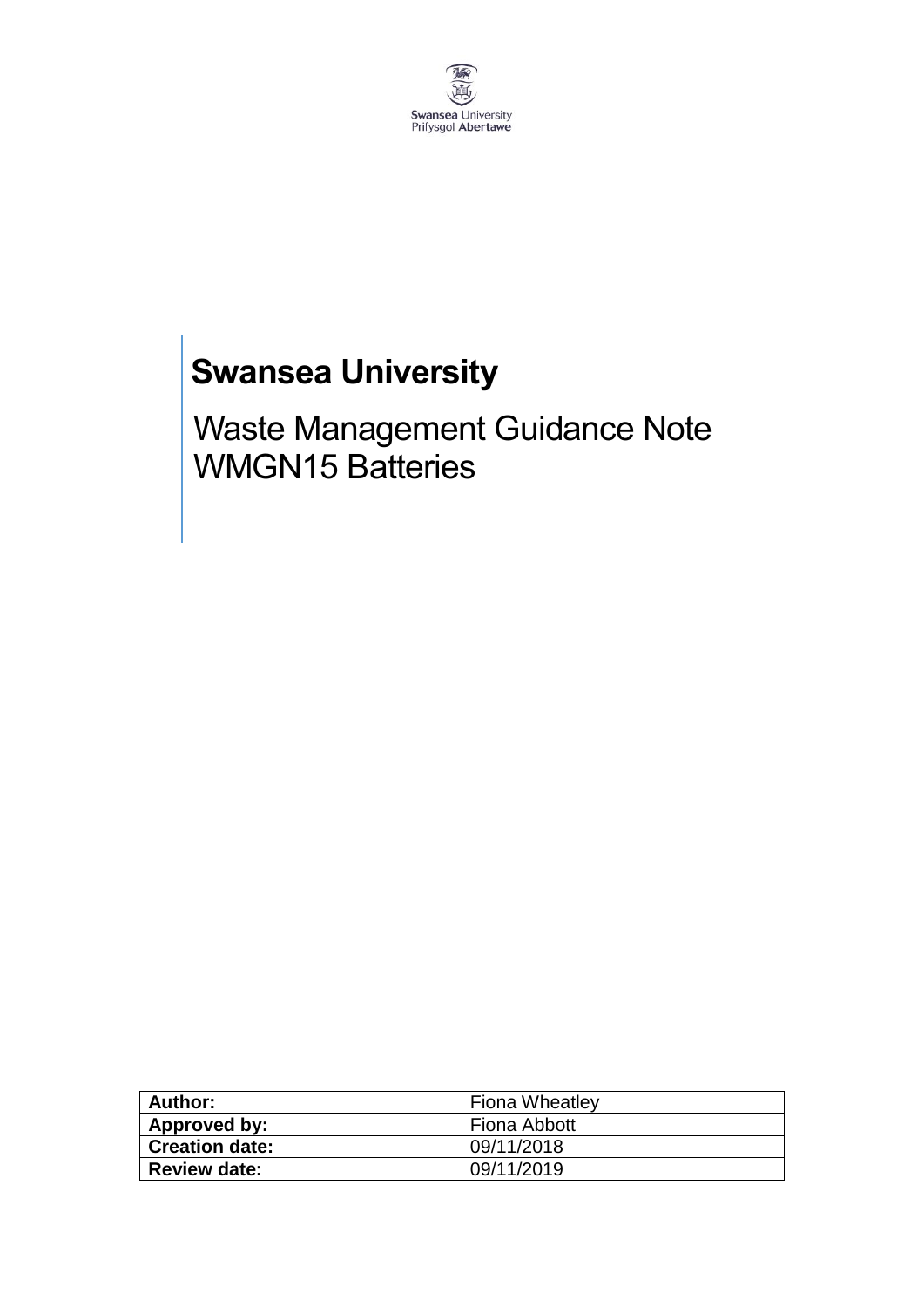| <b>Waste Management Guidance Note WMGN15</b><br><b>Batteries</b> |                                  |
|------------------------------------------------------------------|----------------------------------|
| <b>Location Generated</b>                                        | Various                          |
| <b>EWC</b>                                                       | $20 - 01 - 33*$                  |
| Type                                                             | Hazardous                        |
| <b>Disposal Method</b>                                           | Segregated for recycling / reuse |
| Bin/ Bag Type                                                    | <b>Battery Bins</b>              |

## **Duty of Care Requirements**

Any business or public body that generates waste materials should apply the waste hierarchy to all streams in order to minimise the amount of waste sent for disposal. In practice, this means ensuring all wastes are segregated at source and disposed of via the correct stream. General municipal waste should therefore be the last option for waste.

The University has committed to segregating its waste at source and focusing on separating key recycling streams; cans, paper, plastics, food and glass. Segregation at source improves recyclate quality and also adheres to the Waste Regulations (England and Wales) 2011. The Regulations stipulate that materials such as paper, metal, plastic and glass must be collected separately if it is necessary to encourage high quality of the recycling of the material

Classified as hazardous, it is a legal requirement for batteries to be segregated from all other wastes, under the Hazardous Waste Regulation and batteries disposal falls under the WEEE & Waste Battery Regulations. As they are composed of important resources and chemicals, including lead, cadmium, zinc, lithium and mercury, it is important they are not placed into landfill. Each battery recycled will be taken apart and many of the materials will be recovered and used to make new batteries. The University has established a used battery collection system to ensure batteries procured by all College and PSUs can be recycled.

## **Disposal Instructions**

Battery recycling points are located in key building reception areas across both the singleton park and Bay campus. Locations are listed on page 2.

**Please only place the standard batteries outlined below into battery recycling bins provided.** 

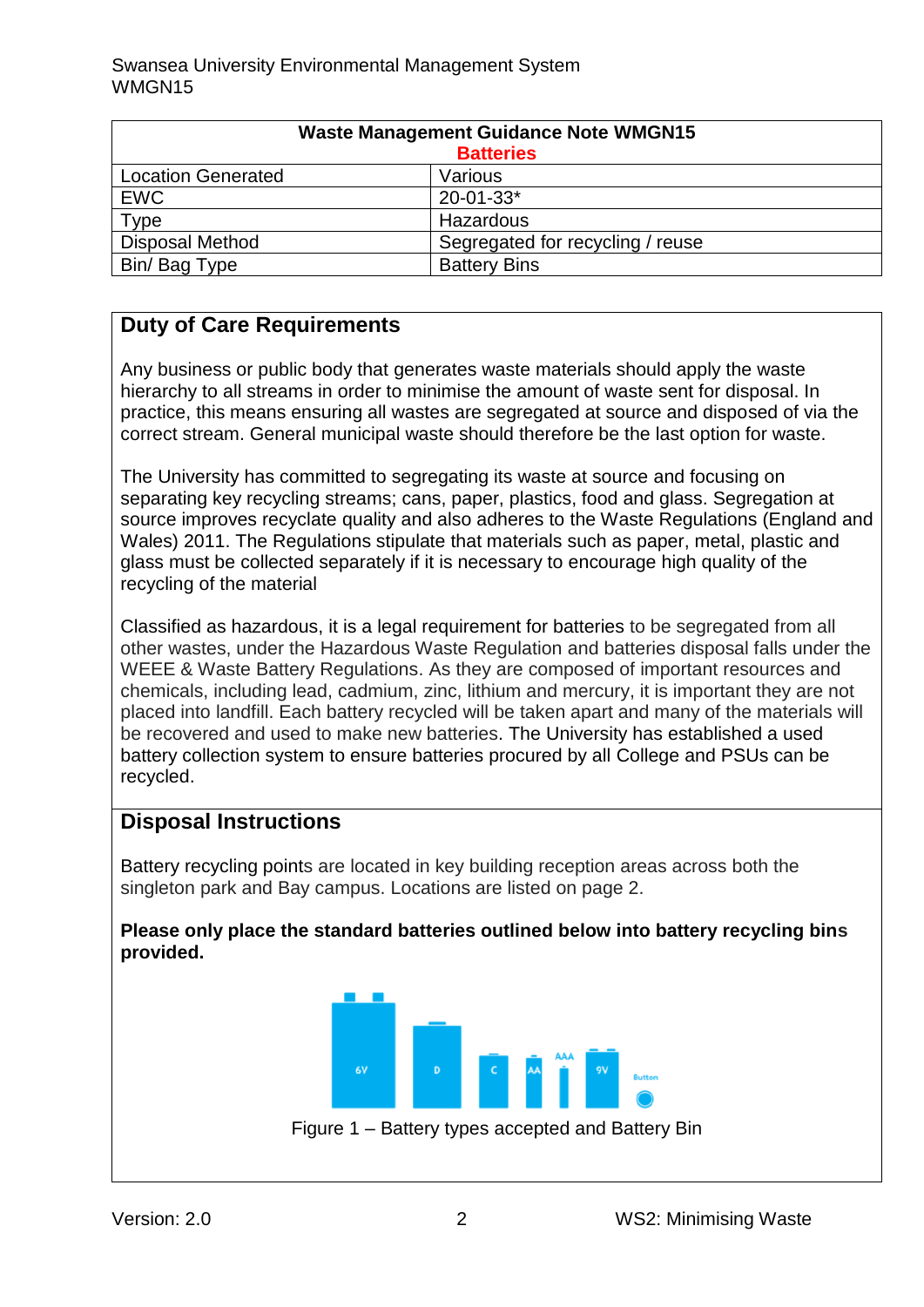To have a battery recycling bin/tube emptied, place a works order via the [Help Desk portal.](https://quemis.swan.ac.uk/) If there is a battery leaking in your battery bin email [estates-waste@swansea.ac.uk](mailto:estates-waste@swansea.ac.uk) for further advice.

#### **Waste batteries cannot be placed into internal or external non-recycling or recycling bins.**

## **Disposal Cost**

The disposal cost is factored into the University's waste management service provision; therefore there is no direct cost to individuals/Colleges/PSUs.

## **Labelling**

See template

#### **For further guidance please contact [estates-waste@swansea.ac.uk](mailto:estates-waste@swansea.ac.uk)**

#### **Battery Recycling Points**

## **Singleton Park Campus**

Talbot building – Estates Helpdesk Faraday building – SU Reception Grove building – Main Reception Singleton Main Library Preseli Building – Main Reception

## **Bay Campus**

Engineering central – Main Reception Bay Library Nanhyfer – Estates Help Desk Tesco supermarket Rod Jones Reception - UPP Office

\*This list is often updated and if printed may be out of date